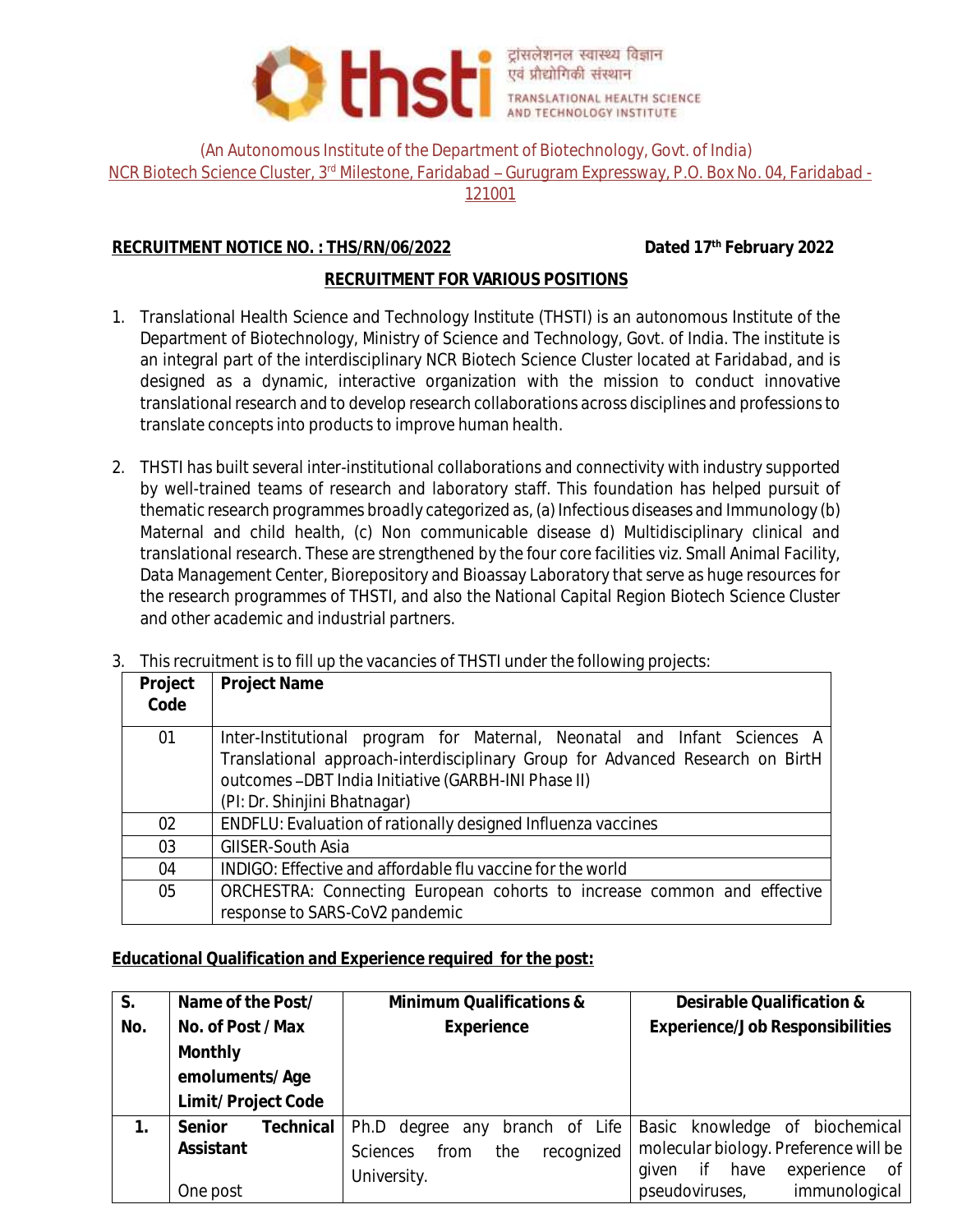|    |                   | <b>OR</b>                                 | techniques, luminometric immune               |
|----|-------------------|-------------------------------------------|-----------------------------------------------|
|    | Rs. 55,000/-      | M.Sc degree in any branch of Life         | assays, protein purification<br>and           |
|    |                   | Sciences with three years' of post        | extraction.                                   |
|    | 35 years          | qualification<br>experience<br>the<br>in  |                                               |
|    |                   |                                           |                                               |
|    | Project Code-03   | relevant field.                           |                                               |
|    |                   | Experience in molecular biology,          |                                               |
|    |                   | protein purification and extraction.      |                                               |
| 2. | Computer          | degree<br>in<br>Computer<br>Master's      | $\bullet$ To<br>perform<br>statistical        |
|    | Programmer        | Application/Information Technology/       | programming such as STATA, R or               |
|    | Grade-B           | Computer Science or equivalent from       | Python.                                       |
|    |                   | a recognized Institution/University.      | • He/she will assist the data analyst         |
|    | One               | <b>OR</b>                                 | scientist<br>data<br>and<br>in.               |
|    |                   | B.E./B.Tech<br>Computer<br>in             | epidemiological and biomarker                 |
|    | Rs. 32,500/-      | Science/<br>Engineering/Computer          | data analysis.                                |
|    |                   | Computer Technology/Information           | • Assist Data Manager to develop              |
|    |                   |                                           |                                               |
|    | 30 years          | Technology or equivalent from a           | Case Recording form and to                    |
|    |                   | recognized Institution/University with    | coordinate and work with Clinical             |
|    | Project code-1    | qualification<br>post<br>two<br>years     | Management team                               |
|    |                   | experience in relevant areas of           |                                               |
|    |                   | programming or information system         |                                               |
|    |                   | in Government, Autonomous, PSU,           |                                               |
|    |                   | etc., recognized organisations.           |                                               |
| 3. | Project Technical | Bachelor degree in any discipline with    | The Project Technical Officer is              |
|    | Officer           | post-qualification<br>years<br>Оf<br>five | expected to facilitate coordination of        |
|    |                   | experience in project management/         | the multi-partner, multi-institution,         |
|    | One               | knowledge<br>Оf<br>finance<br>sound       | consortia projects supported by the           |
|    |                   |                                           |                                               |
|    |                   | /administrative management.               | department in partnership with the            |
|    | Rs. 32,000/-      | <b>OR</b>                                 | European Union to enable the                  |
|    |                   | Master degree in any discipline with      | development of the "Influenza                 |
|    |                   | qualification<br>post<br>two<br>years     | vaccine for the world". Considering           |
|    | 30 years          | experience in project management/         | the nature and scale of these                 |
|    |                   | knowledge<br>Оf<br>finance<br>sound       | projects, an ideal candidate will have        |
|    | Project Code - 04 | /administrative management.               | following demonstrated qualities:             |
|    |                   |                                           | Should<br>have<br>training,<br>$\mathbb{1}$ . |
|    |                   |                                           | understanding, and knowledge in               |
|    |                   |                                           | broader<br>areas<br>0f<br>life                |
|    |                   |                                           | sciences/biotechnology                        |
|    |                   |                                           |                                               |
|    |                   |                                           | 2. Organize regular review meetings;          |
|    |                   |                                           | make record notes, minutes of the             |
|    |                   |                                           | meeting etc.                                  |
|    |                   |                                           | 3. Should be comfortable with                 |
|    |                   |                                           | managing digital tools eg. virtual            |
|    |                   |                                           | meeting<br>platforms,<br>PowerPoint           |
|    |                   |                                           | presentations, MS Excel, monitoring           |
|    |                   |                                           | dashboards, etc.                              |
|    |                   |                                           | 4. Manage efficient written and               |
|    |                   |                                           | verbal communication with                     |
|    |                   |                                           | the                                           |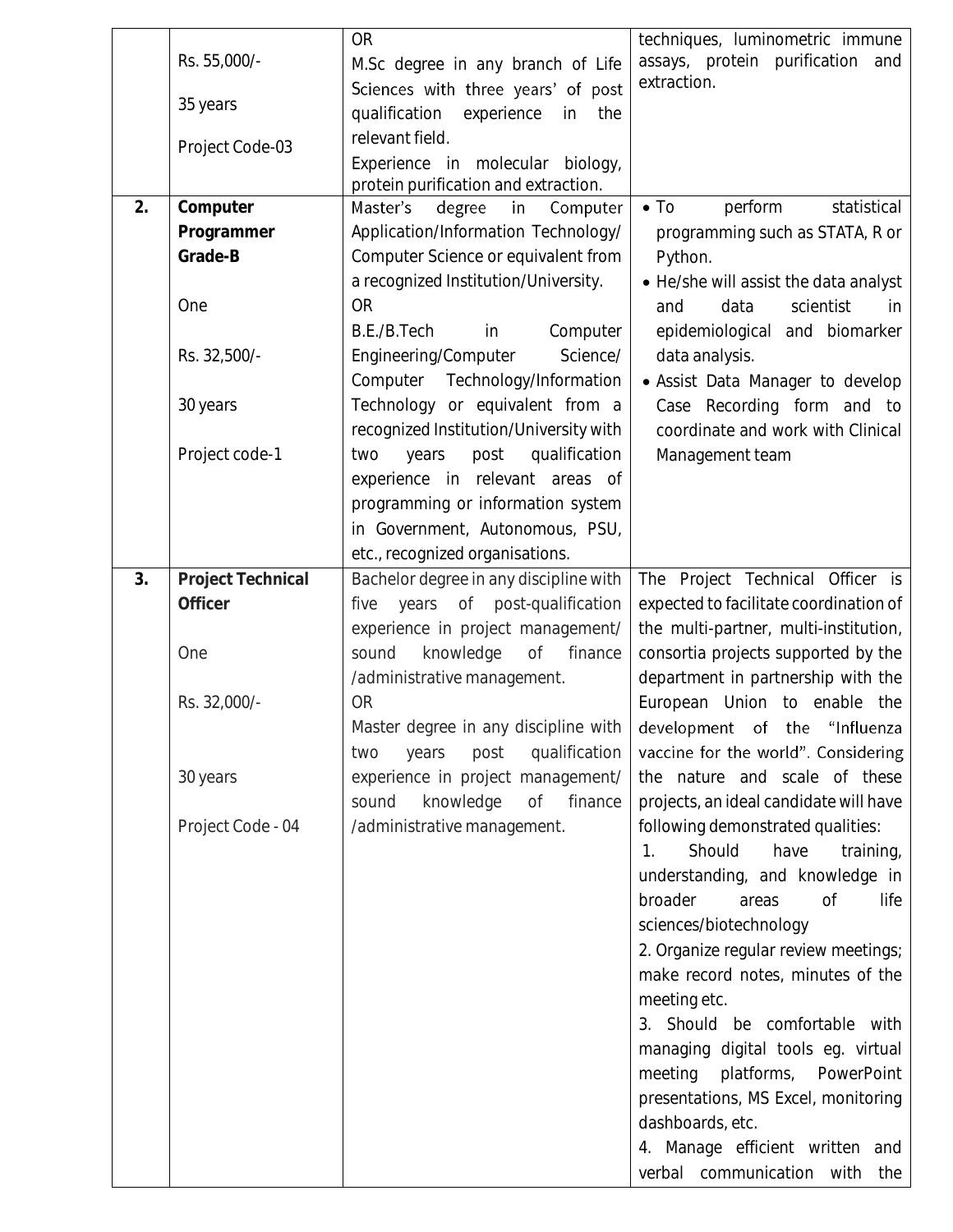| 4. | Data Entry Operator<br>Three<br>Rs 31,000/-                    | Graduate<br>degree<br>in<br>Computer<br>Science/Information<br>Technology<br>/Computer Application<br>from<br>a<br>recognized University.<br><b>OR</b><br>Graduate degree in any stream from a<br>recognized University with one year | timelines<br>10. Ability to learn quickly and<br>efficiently<br>11. Create<br>online<br>module<br>for<br>coordination<br>monitoring<br>and<br>activities<br>CRFs<br>from<br>clinical<br>$\bullet$ Receiving<br>operations team<br>Transcribe the clinical data<br>from the case<br>recording<br>forms<br>Feed the biorepository data |
|----|----------------------------------------------------------------|---------------------------------------------------------------------------------------------------------------------------------------------------------------------------------------------------------------------------------------|--------------------------------------------------------------------------------------------------------------------------------------------------------------------------------------------------------------------------------------------------------------------------------------------------------------------------------------|
|    | 30 years<br>Project code-1&5                                   | post-qualification experience in Data<br>Management.<br>Proficient in handling and analysing<br>data on excel workbooks.                                                                                                              | into the common database.<br>Maintain<br>accountability<br>Оf<br>received CRF pages<br>Performing accurate<br>data<br>entry into the database<br>Performing<br>query<br>management as per protocol<br>requirement for electronic<br>data capture system                                                                              |
| 5. | Laboratory<br>Assistant<br>One<br>Rs. 20,000/-+HRA<br>50 years | Bachelor of Science or equivalent<br>from a recognized University.                                                                                                                                                                    | The experience should be in working<br>in the animal house and wet lab,<br>autoclaving, preparation of media<br>and reagents, knowledge of handling<br>and discard of bio-waste. Preference<br>will be given to prior experience in<br>lab animal feeding and general<br>routine work in small lab animal<br>house                   |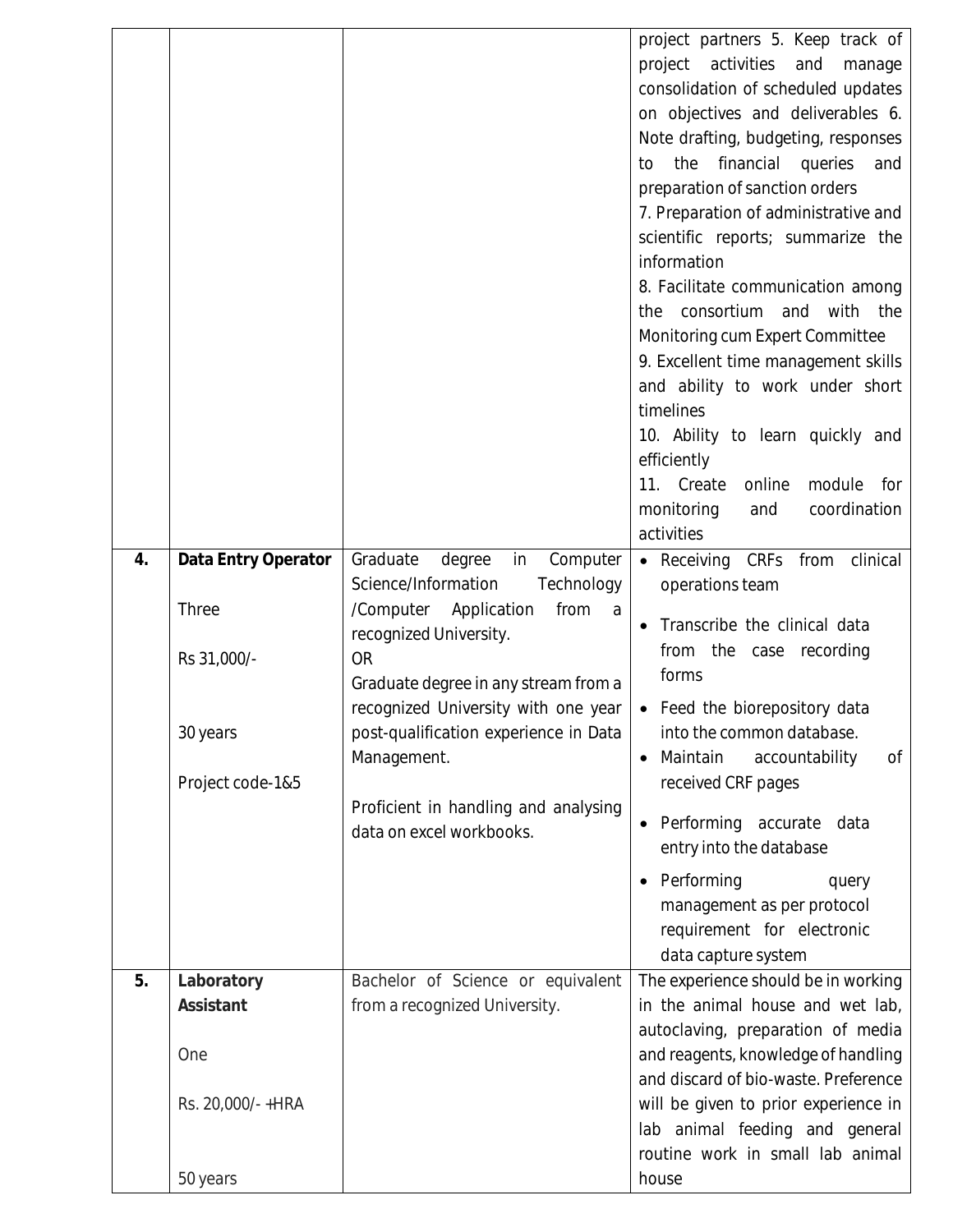|                                                                                       | Project code - 02 |  |  |
|---------------------------------------------------------------------------------------|-------------------|--|--|
| Last date for receipt of online application: 7th March 2022.                          |                   |  |  |
| The applications will be scrutinised/shortlisted and processed for further selection. |                   |  |  |

### **GENERAL TERMS & CONDITIONS:**

- a) These are short-term positions and extension will be granted subject to satisfactory performance of the incumbents and tenure of the project for which they are selected. Those appointed to these positions will not have any claim for regularization of their employment.
- b) All educational, professional and technical qualification should be from a recognized Board/University.
- c) The experience requirement specified above shall be the experience acquired after obtaining the minimum educational qualifications specified for the post.
- d) Closing date of online application will be the **CRUCIAL DATE** for determining eligibility with regard to age, essential qualification etc.
- e) The age limit, qualification, experience and other requirements may be relaxed at the discretion of the competent authority, in case of candidates who are otherwise suitable. In case candidates are not found suitable for the posts notified, they can be offered lower post / lower emoluments on the recommendation of the Selection Committee.
- f) Age and other relaxations for direct recruits and departmental candidates: 1. By five years for candidates belonging to SC/ST communities. 2. By three years for candidates belonging to OBC communities. 3. For Persons with Benchmark Disabilities (PwBD) falling under the following categories : (i) UR - ten years, ii) OBC - 13 years (iii) SC/ST - 15 4. Age is relaxable for Central Government servants up to five years in accordance with the instructions or orders issued by the Central Government, from time-to-time. 5. There is no upper age limit for the Institute employees who are treated as departmental candidates. 6. For Ex-servicemen upto the extent of service rendered in defence forces (Army, Navy & Air force) plus 3 years provided they have put in a minimum of 6 months attested service.
- g) All results will be published on our website and all future communications will be only through email
- h) In case a large number of applications are received, screening will be done to limit the number of candidates to those possessing higher/relevant qualification and experience.
- i) With regard to any provisions not covered in this notification, the bye laws of THSTI / Govt. of India rules / guidelines shall prevail.
- j) Canvassing wrong in any form will be a disqualification

### **HOW TO APPLY:**

- 1. **Documents to be kept handy before filling up the online application:** (all the documents except (i) should be in pdf format) :
	- i) A soft copy of your passport size photo and signature. (jpeg/jpg/png format)